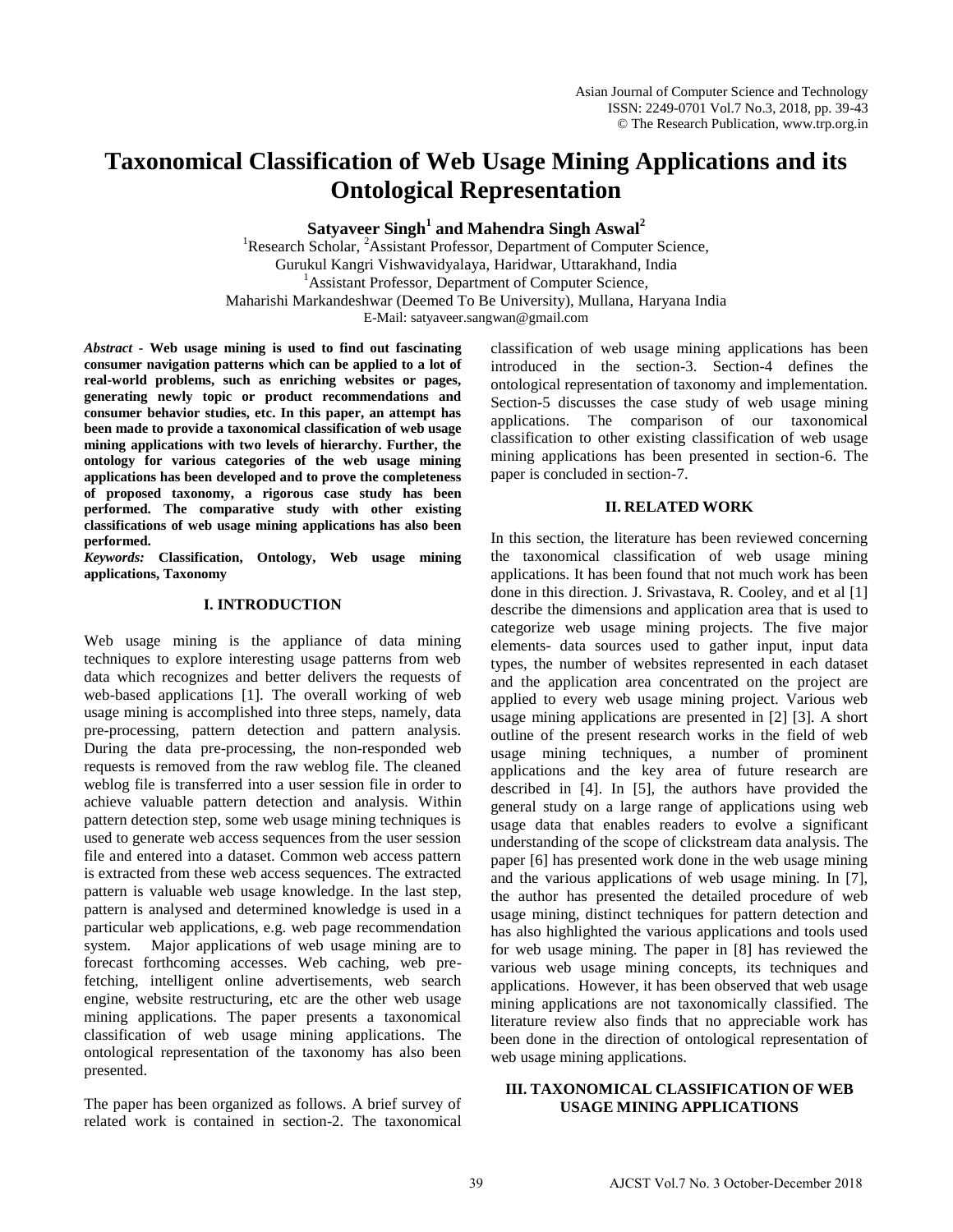Taxonomy is a particular classification arranged in a [hierarchical](http://en.wikipedia.org/wiki/Hierarchical) structure [9]. Taxonomical classification of web usage mining applications has positioned all known web usage mining applications in a hierarchy or relationship map. The goal of using taxonomy is to improve our ability to find relevant content in a large scale collection of content and to learn from the patterns and trends that emerge from a large scale collection of content without manually reviewing each piece of content. With the help of taxonomy, web usage mining applications are arranged into categories and sub-categories according to the position in a hierarchy.



Fig. 1 Taxonomical classification of web usage mining applications

Taxonomical classification of web usage mining applications presents a novel classification approach giving primarily two levels of hierarchy in classification taxonomy as shown in Fig. 1.Web usage mining applications are classified into two main categories: personalized vs. impersonalized [10]. According to taxonomy the description of different categories are given below.

# *A. First Level Categories*

### *1. Personalized*

Personalized means discovering information preferences and needs of individual web users in order to provide personalized websites or web pages for certain types of users [10]. It could be characterized as a technique that grants personalized web action to an appropriate user or set of users. It is the arrangement of the personalization of customized products, services, information or information relating to products or service.

# *2. Impersonalized*

Impersonalized means learning user navigation patterns in order to understand how users use the website [10]. It spotlights on the procedure to learn the user behaviour while navigating inside a website. With the help of user navigation patterns learning techniques, the information providers would be pleased to sight the enhancement of the efficiency on their websites, which results in altering the website design or by biasing the user's behaviour towards fulfilling the objectives of the site. It is not just the method of modifying and preparing the site's interface for individuals, but also enhancing the site's static structure of the underlying hypertext system as well [10]. Excellent knowledge of the way of visitor's navigation in a website could avoid uncertainty and assist the provider to put the information appropriately.

## *B. Second Level Categories*

#### *1. Memorization*

This is the straightforward style of web personalization. Basic information such as username, browsing time and history are stored in web server and used by memorization [11]. User salutation and bookmarks are two major functionalities performed by the memorization. For user salutation, the server uses this information when the user returns and shows the user's name jointly with a welcome message. The web pages visited by the user in the past stores are put into the system and presented to the user by way of a personalized bookmarking schema for that site.

### *2. Customization*

Customization [12] is a more advanced web personalization strategy than memorization. It takes as input a user's preferences from registration forms and uses their knowledge and interest for customizing the content and structure of a page. However, user's knowledge, preferences and interests are taken into account by it to refer the rearrangement of the web page in terms of content, layout and structure etc.

### *3. Recommendation System*

The recommendation system is a much more advanced web personalization strategy than customization and memorization [11]. It is fully based on hyperlinks; it analyzes the previous visit of a user and finds out his navigational path. Next time the system automatically recommends hyperlinks to the user according to his navigational path [13]. It also has an alternative set of hyperlinks for the user according to the interest and preferences.

### *4. Task Performance Support*

Task performance support is a functionality that contains the implementation of an appropriate operation in the favour of a user. This is the most progressive personalization function, innate from personal assistants, which can be treated as client-side personalization systems [11].

# *5. Site Modification*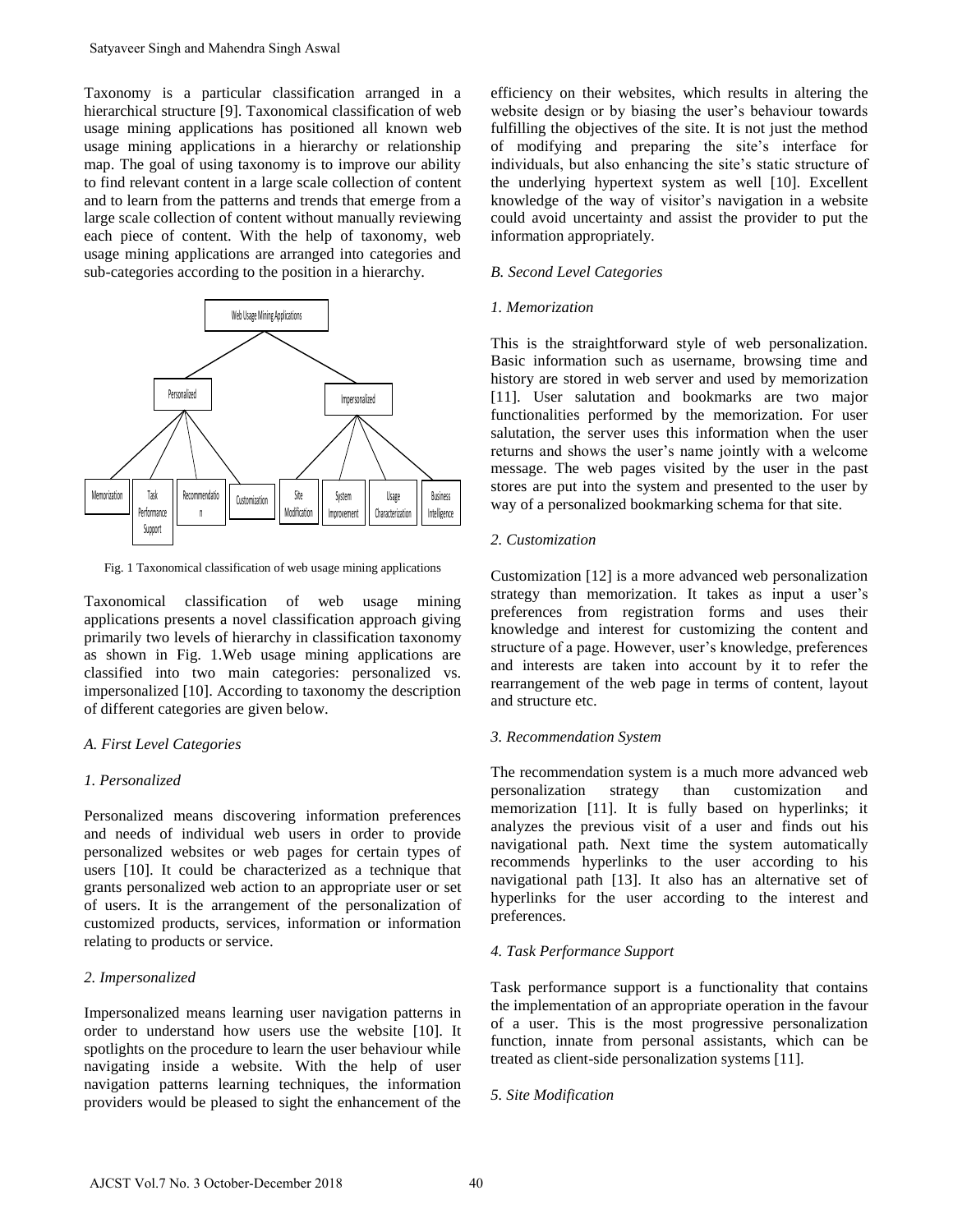Usability is the only one concern in the construction and realization of websites. The information provided by the web usage mining about the user behaviour helps in decisions about any rearrangement of the content and structure of the website [8].

## *6. Business Intelligence*

The main aim of business intelligence is to assist people to make fine verdict to enhance company performance and to preserve competitive gain in the marketplace, i.e., it assists companies to make the top choices instantly and freely [7]. Web usage mining is the right approach for extracting information and building a valuable and well-informed catalogue about consumer behaviours.

## *7. Usage Characterization*

The web usage used by the user is for various purposes. Data usage of users is characterized and classified according to their usage activities. The user's behaviour can be observed by usage regularities on the website [8]. The navigational patterns are used for characterizing the users. Therefore, it contributes the accurate knowledge about the consumer's communication with browser interface as well as the navigational policy used to browse an appropriate site. It also gives full statistics instance of a variety of client-side events such as the clicking back/forward buttons, saving a file, adding to bookmarks etc.

# *8. System Improvement*

The web usage mining results can be used to enhance the performance of web servers and web-based applications. Web traffic behaviour is captured by the web usage mining and can be used to build up guidelines for web caching, network transmission, load balancing and data distribution [1]. The patterns identified by the web usage mining are helpful for discovering intrusion, fraud, attempted break-ins etc.

## **IV. IMPLEMENTATION AND ONTOLOGICAL REPRESENTATION OF TAXONOMY**

This section presents the implementation and ontological representation of taxonomy. Ontological representation provides a graphically hierarchical representation of any taxonomy. Taxonomical classification of web usage mining application is implemented in a formal language such as RDF and OWL using Jena framework [14]. The output of the implementation generates OWL ontology for the taxonomical classification of web usage mining applications. The designed ontology is well formed and complete. The importance of the ontological implementation of taxonomy will not only keep the contents human understandable but also put in the aspect of machine interpretability and after a significant understanding of the related contents can be incorporated for a more optimal consumption. Graphviz- Graph Visualization Software [15] has been used for viewing the ontology on the graphical form. The graphical representation of the generated valid OWL ontology for the taxonomical classification of web usage mining applications is shown in Fig. 2.



Fig. 2 The graphical representation of valid Ontology at RDF/OWL level

### **V. WEB USAGE MINING APPLICATIONS: CASE STUDY**

To prove the completeness of proposed taxonomy, a rigorous case study has been performed. For this purpose,

we take the example of each web usage mining application and then define taxonomy class according to proposed taxonomical classification, as shown in Table I.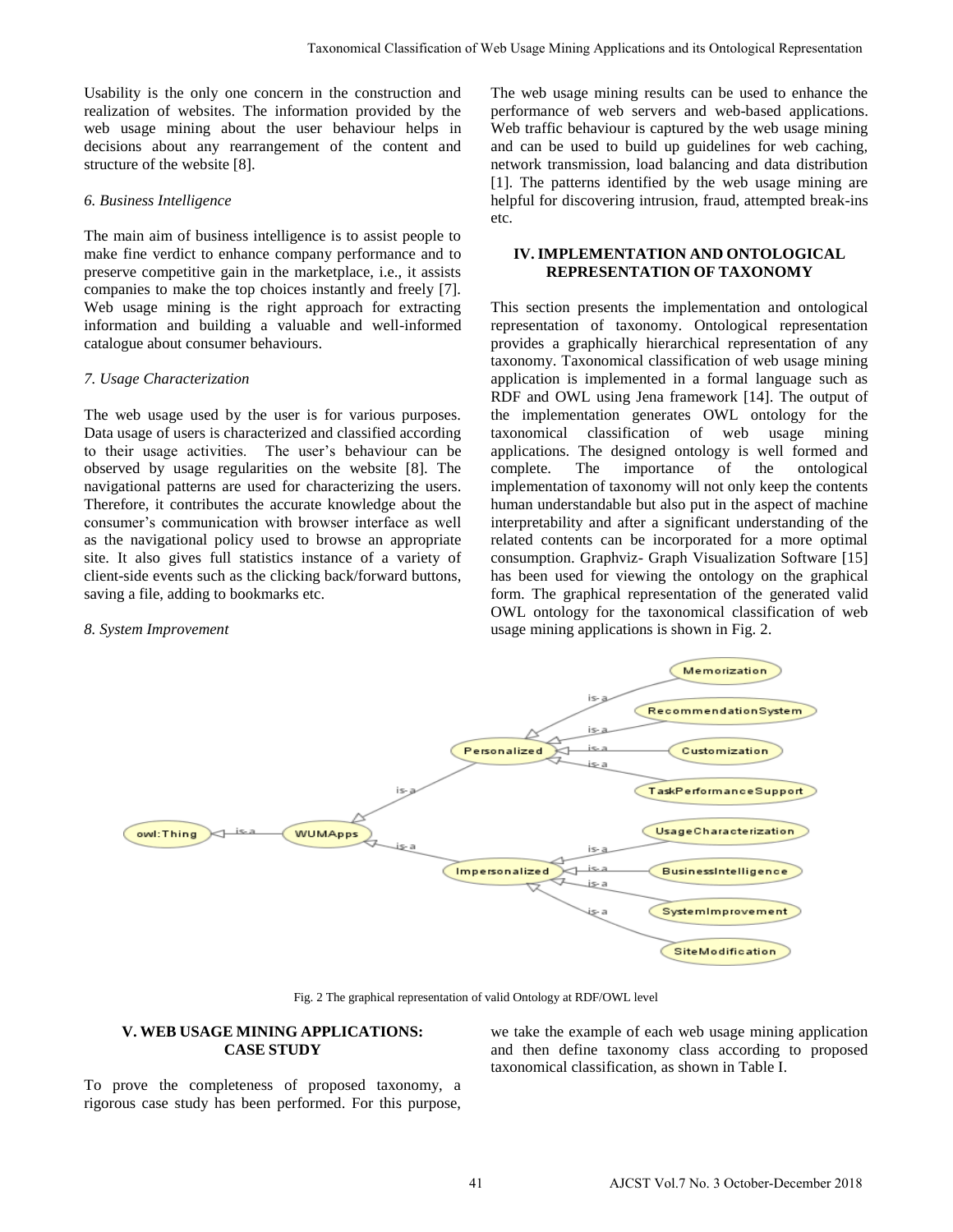| TABLE I TAXONOMY CLASS OF WEB USAGE MINING APPLICATION ACCORDING TO PROPOSED TAXONOMICAL CLASSIFICATION |
|---------------------------------------------------------------------------------------------------------|
|---------------------------------------------------------------------------------------------------------|

| S. No.                                                             | Name of the Web Usage<br><b>Mining Application</b>                                                                                                                                                                                                                                                                                                                                                                                                                                                                                            | <b>Taxonomy Class According to Proposed Taxonomical Classification</b>                             |               |                                                                |                                                                                                                                                                                                                                                                                                                                                                                                                                                                                     |                      |  |
|--------------------------------------------------------------------|-----------------------------------------------------------------------------------------------------------------------------------------------------------------------------------------------------------------------------------------------------------------------------------------------------------------------------------------------------------------------------------------------------------------------------------------------------------------------------------------------------------------------------------------------|----------------------------------------------------------------------------------------------------|---------------|----------------------------------------------------------------|-------------------------------------------------------------------------------------------------------------------------------------------------------------------------------------------------------------------------------------------------------------------------------------------------------------------------------------------------------------------------------------------------------------------------------------------------------------------------------------|----------------------|--|
| 1.                                                                 | Oracle9iAS<br>Personalization [16]                                                                                                                                                                                                                                                                                                                                                                                                                                                                                                            | Web usage mining application $\rightarrow$ Personalized $\rightarrow$ Memorization                 |               |                                                                |                                                                                                                                                                                                                                                                                                                                                                                                                                                                                     |                      |  |
| 2.                                                                 | My Yahoo[17] Google [18]                                                                                                                                                                                                                                                                                                                                                                                                                                                                                                                      | Web usage mining application $\rightarrow$ Personalized $\rightarrow$ Customization                |               |                                                                |                                                                                                                                                                                                                                                                                                                                                                                                                                                                                     |                      |  |
| 3.                                                                 | Movielens [19] Amazon [20]<br>eBay [21]                                                                                                                                                                                                                                                                                                                                                                                                                                                                                                       | Web usage mining application $\rightarrow$ Personalized $\rightarrow$ Recommendation system        |               |                                                                |                                                                                                                                                                                                                                                                                                                                                                                                                                                                                     |                      |  |
| 4.                                                                 | AdpativeInfo.com[22]                                                                                                                                                                                                                                                                                                                                                                                                                                                                                                                          | Web usage mining application $\rightarrow$ Personalized $\rightarrow$ Task Performance Support     |               |                                                                |                                                                                                                                                                                                                                                                                                                                                                                                                                                                                     |                      |  |
| 5.                                                                 | Lynda <sup>[23]</sup><br>Creative Bloq [24]                                                                                                                                                                                                                                                                                                                                                                                                                                                                                                   | Web usage mining application $\rightarrow$ Impersonalized $\rightarrow$ Site modification          |               |                                                                |                                                                                                                                                                                                                                                                                                                                                                                                                                                                                     |                      |  |
| 6.                                                                 | Biz Intel [25]<br>Webtrends [26]                                                                                                                                                                                                                                                                                                                                                                                                                                                                                                              | Web usage mining application $\rightarrow$ Impersonalized $\rightarrow$ Business intelligence      |               |                                                                |                                                                                                                                                                                                                                                                                                                                                                                                                                                                                     |                      |  |
| 7.                                                                 | Google [18]                                                                                                                                                                                                                                                                                                                                                                                                                                                                                                                                   | Web usage mining application $\rightarrow$ Impersonalized $\rightarrow$ Web usage characterization |               |                                                                |                                                                                                                                                                                                                                                                                                                                                                                                                                                                                     |                      |  |
| 8.                                                                 | Schechter <sup>[27]</sup>                                                                                                                                                                                                                                                                                                                                                                                                                                                                                                                     | Web usage mining application $\rightarrow$ Impersonalized $\rightarrow$ System Improvement         |               |                                                                |                                                                                                                                                                                                                                                                                                                                                                                                                                                                                     |                      |  |
|                                                                    | lassification of web usage mining applications to other<br>xisting classification of web usage mining applications.<br>TABLE II COMPARISON OF PROPOSED TAXONOMICAL CLASSIFICATION TO OTHER EXISTING CLASSIFICATION OF WEB USAGE MINING APPLICATI<br><b>Features</b>                                                                                                                                                                                                                                                                           | <b>Theoretical Complete</b><br><b>Taxonomy</b>                                                     |               | Implementation                                                 | in Table II and each feature is briefly described below<br>Ontological<br>Representation                                                                                                                                                                                                                                                                                                                                                                                            | Case<br><b>Study</b> |  |
|                                                                    | Srivastava J, Cooley R, et al. [1]                                                                                                                                                                                                                                                                                                                                                                                                                                                                                                            | Only Classified                                                                                    |               | No                                                             | No                                                                                                                                                                                                                                                                                                                                                                                                                                                                                  | No                   |  |
| Li X, Zhang S [2]                                                  |                                                                                                                                                                                                                                                                                                                                                                                                                                                                                                                                               | Only Classified                                                                                    |               | N <sub>o</sub>                                                 | No                                                                                                                                                                                                                                                                                                                                                                                                                                                                                  | No                   |  |
| Sisodia S D, S. Verma [3]                                          |                                                                                                                                                                                                                                                                                                                                                                                                                                                                                                                                               | Only Classified                                                                                    |               | No                                                             | No                                                                                                                                                                                                                                                                                                                                                                                                                                                                                  | No                   |  |
| Suadaa H L [4]                                                     |                                                                                                                                                                                                                                                                                                                                                                                                                                                                                                                                               | Only Classified                                                                                    |               | N <sub>o</sub>                                                 | N <sub>o</sub>                                                                                                                                                                                                                                                                                                                                                                                                                                                                      | No                   |  |
| Aggarwal S, Mangat V [5]                                           |                                                                                                                                                                                                                                                                                                                                                                                                                                                                                                                                               | Only Classified                                                                                    |               | No                                                             | No                                                                                                                                                                                                                                                                                                                                                                                                                                                                                  | No                   |  |
| Malviya K B, J. Agrawal [6]                                        |                                                                                                                                                                                                                                                                                                                                                                                                                                                                                                                                               | Only Classified                                                                                    |               | No                                                             | N <sub>o</sub>                                                                                                                                                                                                                                                                                                                                                                                                                                                                      | No                   |  |
| Aldekhail M [7]                                                    |                                                                                                                                                                                                                                                                                                                                                                                                                                                                                                                                               | Only Classified                                                                                    |               | No                                                             | No                                                                                                                                                                                                                                                                                                                                                                                                                                                                                  | No                   |  |
| Shrivastava N J, Singh P S [8]                                     |                                                                                                                                                                                                                                                                                                                                                                                                                                                                                                                                               | Only Classified                                                                                    |               | N <sub>o</sub>                                                 | No                                                                                                                                                                                                                                                                                                                                                                                                                                                                                  | No                   |  |
| Our Taxonomical Classification<br>of Web Usage Mining Applications |                                                                                                                                                                                                                                                                                                                                                                                                                                                                                                                                               | Yes                                                                                                |               | Yes                                                            | Yes                                                                                                                                                                                                                                                                                                                                                                                                                                                                                 | Yes                  |  |
| 3. Implementation                                                  | . Theoretical Complete Taxonomy<br>From the literature review, it is found that the existing<br>lassification of web usage mining applications [1-8] is only<br>categorization of the applications based on the function<br>erformed and not a complete taxonomy. Therefore, our<br>axonomical classification of web usage mining applications<br>s a complete taxonomy.<br>Our taxonomical classification of web usage mining<br>pplications is implemented in a formal language such as<br>RDF and OWL using Jena framework [14]. The other |                                                                                                    | D. Case Study | C. Ontological Representation<br>language such as RDF and OWL. | The output of the implementation has generated<br>ontology for the taxonomical classification of web<br>mining applications. The graphical representation of<br>ontology is presented by using Graph viz-<br>Visualization Software [15] as shown in Fig. 2. The en<br>approaches of classification for web usage a<br>applications [1-8] have not provided any ontol<br>representation because they are not implemented in a<br>A case study of our taxonomical classification has |                      |  |

#### **VI. COMPARATIVE ANALYSIS**

The existing classification of web usage mining applications is presented in [1-8]. These are briefly compared with our taxonomical classification of web usage mining applications in Table II and each feature is briefly described below:

TABLE II COMPARISON OF PROPOSED TAXONOMICAL CLASSIFICATION TO OTHER EXISTING CLASSIFICATION OF WEB USAGE MINING APPLICATIONS

| <b>Features</b>                                                    | <b>Theoretical Complete</b><br><b>Taxonomy</b> | Implementation | Ontological<br><b>Representation</b> | Case<br><b>Study</b> |
|--------------------------------------------------------------------|------------------------------------------------|----------------|--------------------------------------|----------------------|
| Srivastava J, Cooley R, et al. [1]                                 | Only Classified                                | No             | N <sub>0</sub>                       | N <sub>o</sub>       |
| Li X, Zhang S $[2]$                                                | Only Classified                                | No             | N <sub>0</sub>                       | No.                  |
| Sisodia S D, S. Verma [3]                                          | Only Classified                                | N <sub>0</sub> | N <sub>0</sub>                       | N <sub>o</sub>       |
| Suadaa H L [4]                                                     | Only Classified                                | No             | N <sub>0</sub>                       | No.                  |
| Aggarwal S, Mangat V [5]                                           | Only Classified                                | No.            | N <sub>0</sub>                       | N <sub>o</sub>       |
| Malviya K B, J. Agrawal [6]                                        | Only Classified                                | N <sub>0</sub> | N <sub>0</sub>                       | N <sub>o</sub>       |
| Aldekhail M [7]                                                    | Only Classified                                | No             | N <sub>0</sub>                       | No                   |
| Shrivastava N J, Singh P S [8]                                     | Only Classified                                | No             | N <sub>o</sub>                       | No.                  |
| Our Taxonomical Classification<br>of Web Usage Mining Applications | <b>Yes</b>                                     | <b>Yes</b>     | Yes                                  | Yes                  |

## *A. Theoretical Complete Taxonomy*

### *B. Implementation*

### *C. Ontological Representation*

The output of the implementation has generated OWL ontology for the taxonomical classification of web usage mining applications. The graphical representation of OWL ontology is presented by using Graph viz- Graph Visualization Software [15] as shown in Fig. 2. The existing approaches of classification for web usage mining applications [1-8] have not provided any ontological representation because they are not implemented in a formal language such as RDF and OWL.

### *D. Case Study*

A case study of our taxonomical classification has been presented to prove that our approach is theoretically complete. For this purpose, we cite the example of each web usage mining applications and define taxonomy class according to proposed taxonomical classification as shown in Table I.